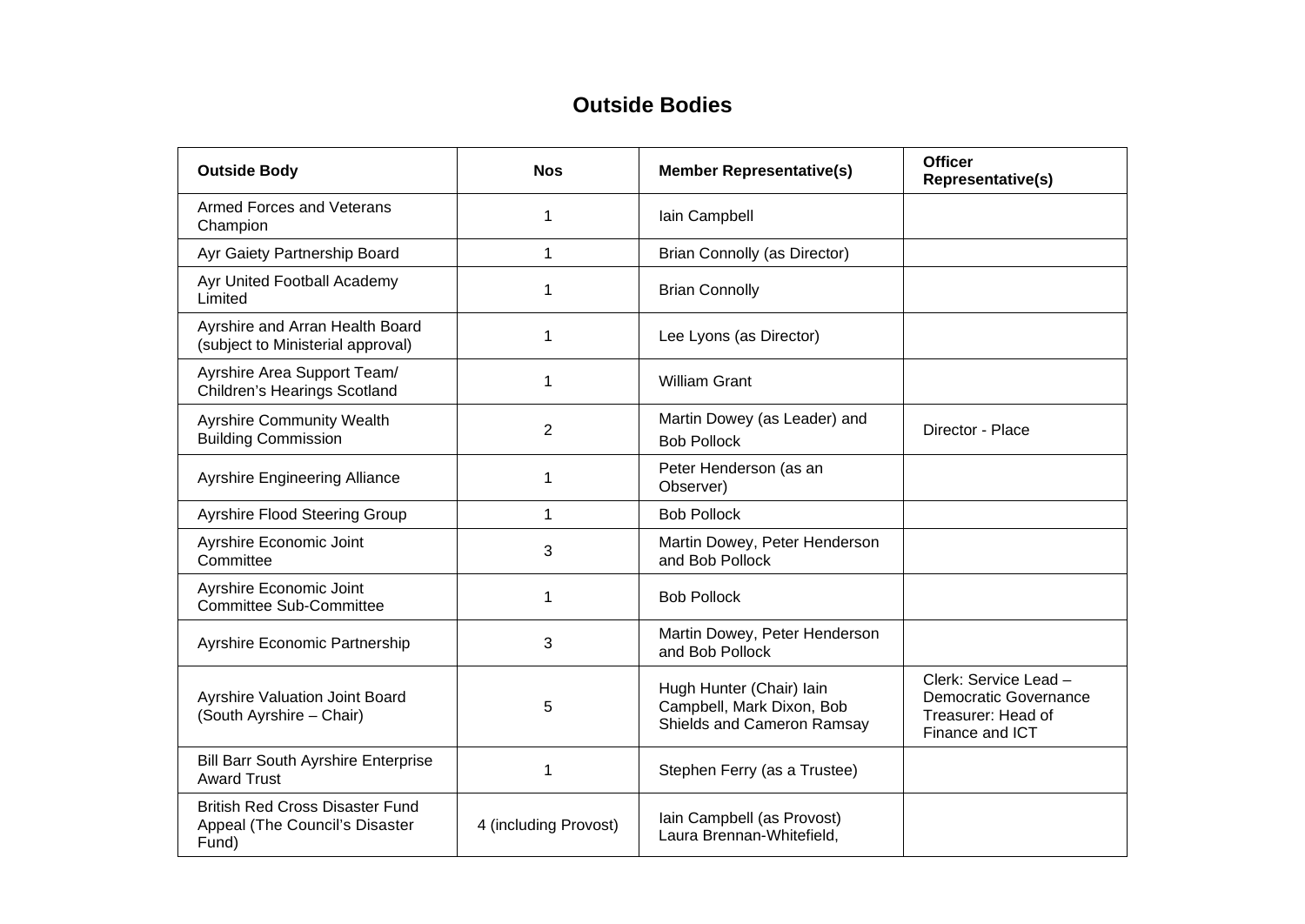| <b>Outside Body</b>                                                                                                        | <b>Nos</b>                                    | <b>Member Representative(s)</b>                                             | <b>Officer</b><br><b>Representative(s)</b>                                        |
|----------------------------------------------------------------------------------------------------------------------------|-----------------------------------------------|-----------------------------------------------------------------------------|-----------------------------------------------------------------------------------|
|                                                                                                                            |                                               | Martin Dowey, Lee Lyons,<br>Duncan Townson                                  |                                                                                   |
| <b>Business Loans Scotland</b>                                                                                             | 1 (plus Proxy)                                | Peter Henderson Proxy: Bob<br>Pollock                                       |                                                                                   |
| <b>CK Marr Educational Trust</b>                                                                                           | 4                                             | Craig Mackay, Bob Pollock and<br>Philip Saxton                              | <b>Director of Education</b>                                                      |
| Clyde Marine Planning Partnership                                                                                          | 1                                             | lain Campbell                                                               | <b>Strategic Planner</b>                                                          |
| <b>Community Justice Ayrshire Board</b>                                                                                    | 1 (plus Substitute)                           | Julie Dettbarn<br>Substitute: Stephen Ferry                                 |                                                                                   |
| David Elder Edward's Trust                                                                                                 | 2 (including Portfolio<br>Holder and Provost) | Iain Campbell (as Provost)<br>Alec Clark (as Portfolio<br>Holder)           | Assistant Director -<br>People (Jane Bradley)                                     |
| Energy Agency - South Ayrshire                                                                                             | 3                                             | Martin Kilbride (Chair) Craig<br>Mackay, Philip Saxton (as<br>Directors)    |                                                                                   |
| Fairtrade                                                                                                                  | $\mathbf{1}$                                  | <b>Martin Kilbride</b>                                                      |                                                                                   |
| Freeport (Scotland) Ltd                                                                                                    | $\mathbf 0$                                   | N/A                                                                         | Director - Place, Service<br>Lead - Economy and<br>Regeneration (as<br>Directors) |
| Galloway and Southern Ayrshire<br><b>Biosphere Scottish Charitable</b><br>Incorporated Organisation<br>(Partnership Board) | 1 (plus Substitute)                           | <b>Alec Clark</b><br>Substitute: Martin Kilbride<br>(as Charitable Trustee) |                                                                                   |
| <b>Glasgow Prestwick International</b><br><b>Airport Consultative Committee</b>                                            | $\overline{2}$                                | Ian Cochrane, Bob Pollock                                                   | Director - Place                                                                  |
| <b>Industrial Communities Alliance</b>                                                                                     | 2                                             | Martin Dowey, Peter Henderson                                               |                                                                                   |
| Lowland Reserve Forces' and<br>Cadets' Association                                                                         | 1 (Provost)                                   | Iain Campbell (as Provost)                                                  |                                                                                   |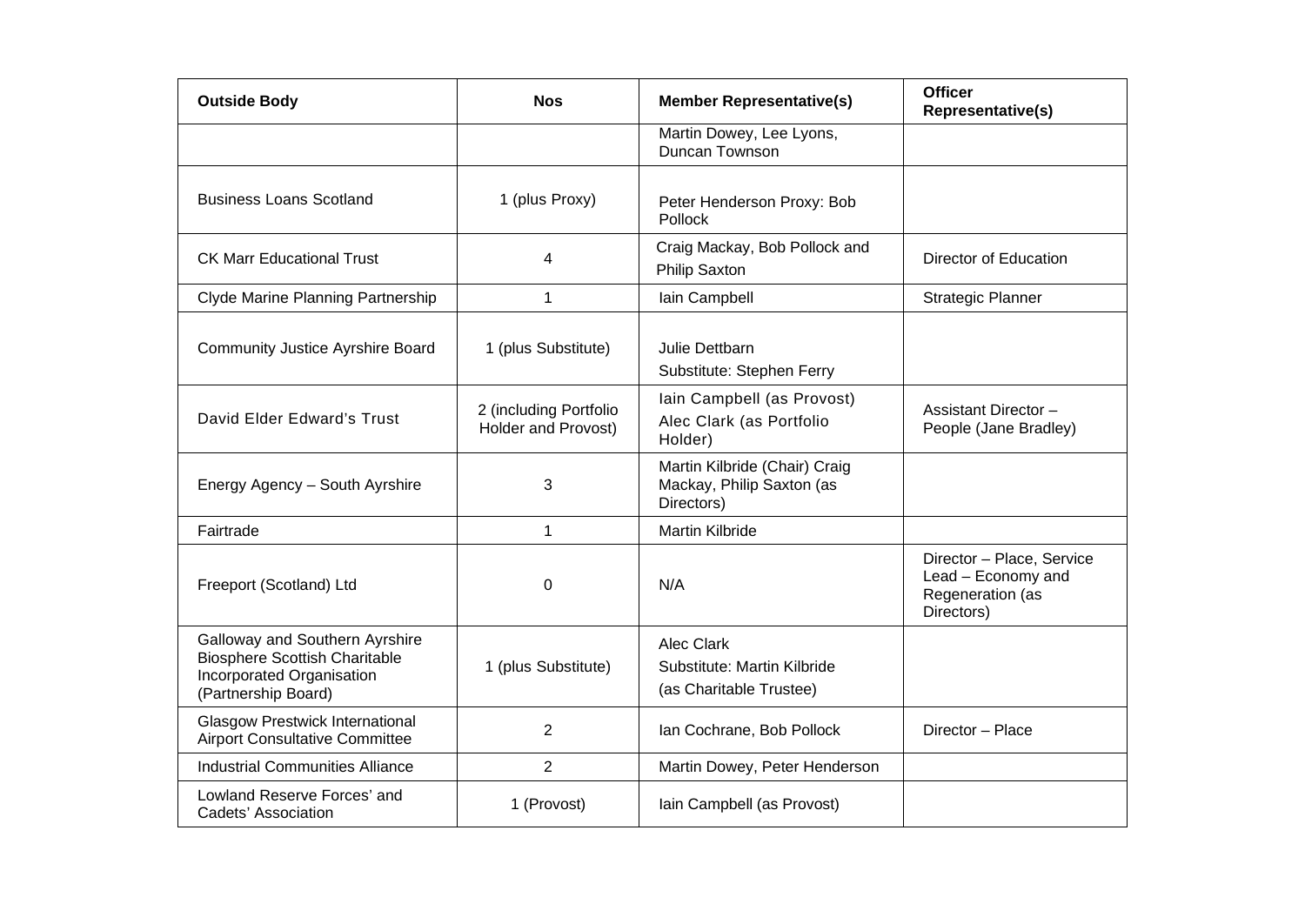| <b>Outside Body</b>                                                      | <b>Nos</b>            | <b>Member Representative(s)</b>                                                              | <b>Officer</b><br>Representative(s)                                                      |
|--------------------------------------------------------------------------|-----------------------|----------------------------------------------------------------------------------------------|------------------------------------------------------------------------------------------|
| <b>Maclaurin Bequest</b>                                                 | 4 (including Provost) | Iain Campbell (as Provost)<br>Martin Dowey, Mary Kilpatrick,<br>Duncan Townson (as Curators) |                                                                                          |
| McKechnie Institute Trust, Girvan                                        | 3                     | Alec Clark, Peter Henderson,<br>Gavin Scott (as Members of<br>Ward 8)                        |                                                                                          |
| <b>Scotland Excel</b>                                                    | 1 (plus Substitute)   | Peter Henderson<br>Substitute: Lee Lyons                                                     |                                                                                          |
| Scottish Council Committee on<br><b>Radioactive Substances</b>           | 1                     | Craig Mackay                                                                                 | <b>Team Leader (Trading</b><br>Standards and<br>Environmental Health)<br>(Gordon Lauder) |
| Skypath Aerospace Training<br><b>Community Interest Company</b><br>(CIC) | n/a                   | n/a                                                                                          | Co-ordinator, Economy<br>and Regeneration (as<br>Board Member)                           |
| South Ayrshire Sports Council<br>Executive                               | 2                     | Brian Connolly, Chris Cullen                                                                 |                                                                                          |
| South Ayrshire Waste and<br><b>Environment Trust</b>                     | 1                     | <b>Martin Kilbride</b>                                                                       |                                                                                          |
| South West Scotland Community<br>Rail Partnership Limited                | 1                     | Peter Henderson                                                                              |                                                                                          |
| <b>Strathclyde Concessionary Travel</b><br>Scheme Joint Committee        | 1                     | Ian Cochrane                                                                                 |                                                                                          |
| Strathclyde Partnership for<br>Transport                                 | 1 (plus Depute)       | Duncan Townson<br>Depute: Gavin Scott                                                        |                                                                                          |
| Strathclyde Pension Fund -<br>Pension Board Employer<br>Representative   |                       | lan Davis                                                                                    |                                                                                          |
| Supplier Development Programme<br>Board                                  | 1                     | Peter Henderson                                                                              |                                                                                          |